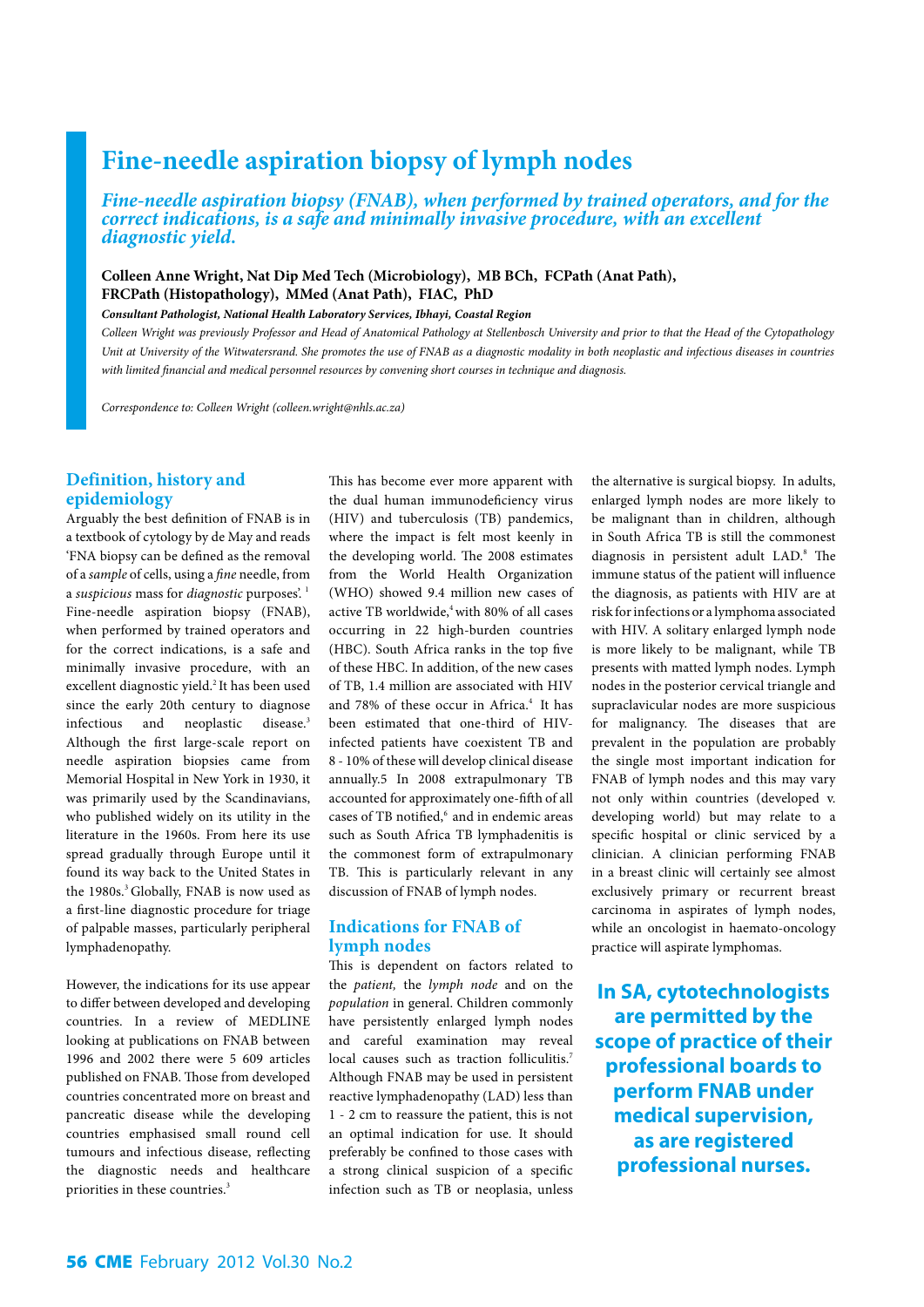The indications for FNAB of lymph nodes are summarised in Table I.

### **Table I. Indications for FNAB of lymph nodes**

- • Confirm suspected reactive hyperplasia
	- • Infective
	- • Autoimmune (e.g. SLE)
	- Drug reactions
- • Diagnose a specific infection
	- • Viral (e.g. CMV)
	- Bacterial (e.g. TB)
	- • Parasitic (e.g. toxoplasmosis)
	- • Fungal (e.g. cryptococcus)
- • Diagnose a neoplastic infiltration
	- • Primary lymphoma (e.g. HL or NHL)
	- • Confirm transformation of a LG to a
	- HG lymphoma (e.g. FL to DLBCL)
	- Metastatic tumour
	- • Known primary
	- Unknown primary

The site of the lymph node may also indicate the primary lesion in metastatic tumours, as lymphatic drainage from visceral organs is to a certain extent predictable (Table II).<sup>9</sup> However, haematogeneously derived tumours may also be found in lymph nodes. Immunocytochemistry or labelling of the malignant cells with specific antibodies to confirm their origin may minimise costly investigations to localise the primary and expedite management of these patients.

**It should preferably be confined to those cases with a strong clinical suspicion of a specific infection such as TB or neoplasia, unless the alternative is surgical biopsy.** 

### **Contraindications to FNAB of superficial lymph nodes**

There are few, if any, true contraindications to FNAB of superficial lymph nodes apart from an uncooperative patient. In patients with a bleeding diathesis, FNAB is the safest modality to acquire a tissue diagnosis and pressure to the puncture site will reduce, if not prevent, haematoma formation. Rarely a carotid body tumour may mimic a lymph

### **Table II. Common site of primary tumours in lymph node metastases**

- Inguinal nodes
	- Melanoma
	- Anal carcinoma
- • Axillary nodes • Breast carcinoma
- • Lung carcinoma small cell and nonsmall cell
- Cervical nodes
	- • Lung carcinoma small cell and nonsmall cell
	- • Melanoma
	- • Squamous carcinoma of the oropharynx
	- Nasopharyngeal carcinoma
- • Submandibular nodes
- • Squamous carcinoma of the oral cavity
- Supraclavicular nodes
	- • Right
	- • Oesophageal carcinoma • Lung carcinoma – small cell and
		- non-small cell • Breast carcinoma
	- • Left
	- - Breast carcinoma • Lung carcinoma – small cell and non-small cell
	- • Gastric carcinoma (Virchow's node)

node and theoretically there is a risk of release of vasoactive substances but this is more likely in phaeochromocytomas. Patients with respiratory compromise and small axillary or supraclavicular lymph nodes should be aspirated with care (if at all), as a pneumothorax could prove fatal in these patients.

### **Who should perform the FNAB?**

This will depend on the regulatory practices and the needs of the countries where FNAB is utilised. According to the latest code of practice published by the British Society for Clinical Cytology in 2009 'responsibility for taking FNAs should lie in the hands of individuals who have a sufficient FNA workload to gain and maintain the necessary expertise and who are subject to clinical audit.<sup>10</sup> In South Africa FNABs are performed by clinicians both in family practice, in primary health care clinics and regional and tertiary hospitals, as well as by pathologists. It has often been said that the best result is obtained when the aspirator is the same person who examines the smear, and therefore cytopathologists should do FNABs. Considering the extreme shortage of these in our South African situation this is neither possible nor necessary, and this statement probably arose as a result of the poor history that often accompanies the specimen. The better the clinical information the more specific and useful the diagnosis is likely to be. The age, gender, site and size of node, clinical symptoms, retroviral status, CD4 count (if available) and previous medical or surgical history are all valuable clues to the correct diagnosis.

In SA, cytotechnologists are permitted by the scope of practice of their professional boards to perform FNAB under medical supervision, as are registered professional nurses. There are a number of nurses who run FNAB clinics within tertiary and regional hospitals with excellent results and provide invaluable support to clinicians within the hospital as well as the region.

### **How to perform the perfect FNAB**

The materials required for FNAB and the procedure are listed in Tables III and IV. The method is depicted in Figs 1 and 2. Like many minimally invasive procedures, when

### FNAB of lymph nodes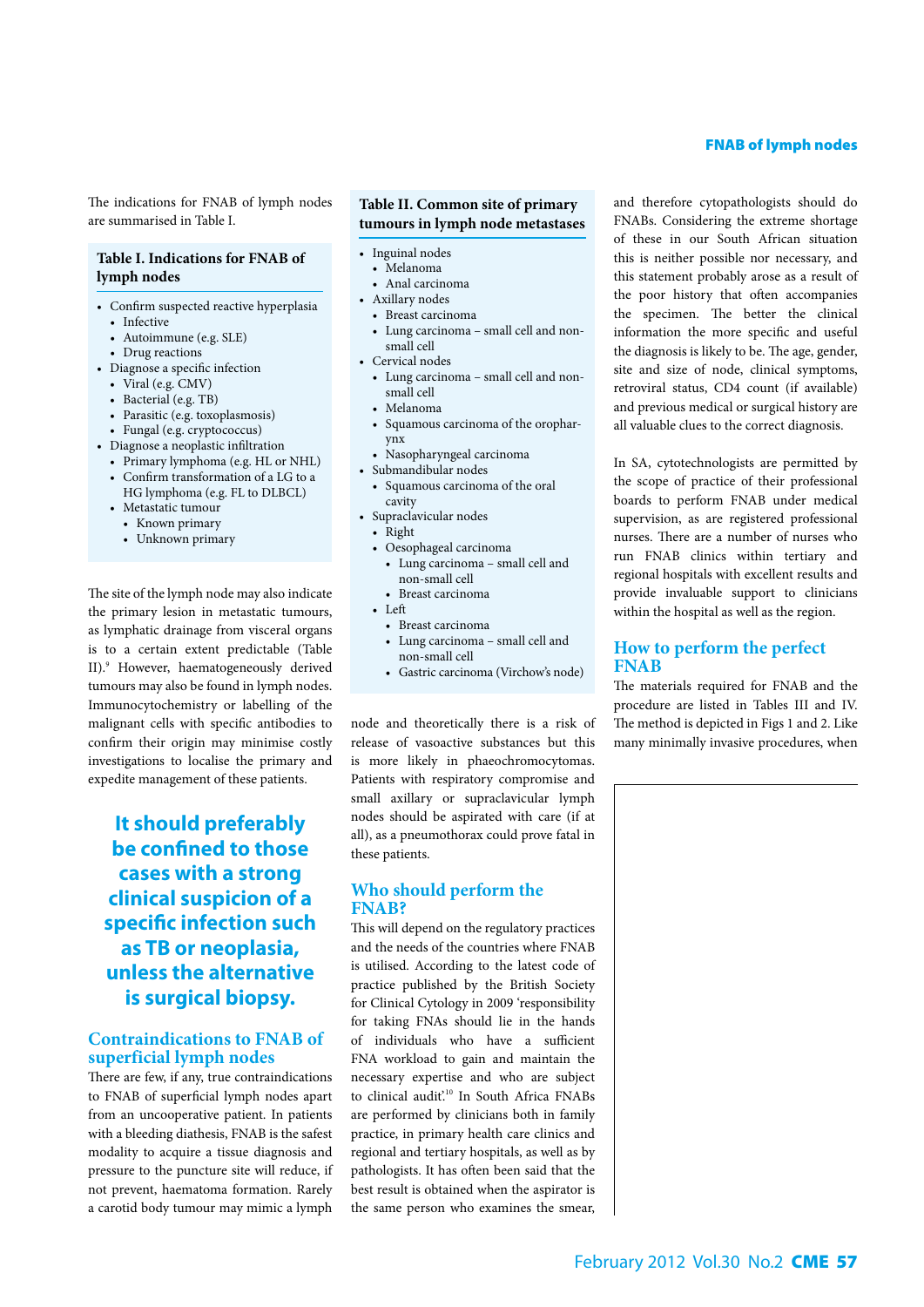### FNAB of lymph nodes

clearly initially demonstrated and the correct equipment used, FNAB is a safe, virtually painless and well-tolerated procedure with a high sensitivity and specificity for neoplastic and infectious diseases. It is ideally suited for triage of patients in primary health care clinics as it requires minimal infrastructure. Equally so in tertiary hospitals, where it may assist in the management of patients referred for specialist care.

#### **Table III. Materials required for FNAB**

- • Cutting needles (bevelled tip) (sterile)
	- Never larger than 22 g (black)
	- • Children, all thyroid aspirates 23 g (blue)
	- • Small children, skin nodules 26 g (brown)
- 10 cc syringes (sterile)
- • Glass slides (cytology slides with ground glass edges)
- • Alcohol-based commercial spray fixative or 95% alcohol
- • Plastic or cardboard slide holders for transportation of slides
- Pencil for labelling slides
- • Disinfectant for skin and cotton swab
- Non-sterile gloves
- Material for ancillary studies, e.g. TB transport medium, flow cytometry medium

### **Ancillary investigations**

Taking into consideration all of the above, enlarged lymph nodes are still very common and the majority are benign. FNAB therefore plays an important role in triaging the reactive lymphadenopathies which can be followed up, from the infectious diseases which can be treated, and the malignancies which can be appropriately referred and/ or managed. This has enormous benefits for the patient and the clinician as well as cost savings for the health system as a whole (Table V). These benefits, however, assume that an adequate well-fixed aspirate has been sent to a cytopathology laboratory experienced in examination of FNAB.

### **Mycobacterial culture and NAATs**

In order to achieve the above, cytomorphology may be sufficient in some cases, but for infectious diseases such as TB, ideally either culture or one of the newer molecular techniques for speciation

### **Table IV. FNAB procedure**

#### **Consent**

- • As for any procedure written consent is advisable
- **Anaesthesia**
- No local anaesthetic is needed as superficial FNAB is minimally painful when performed correctly. The exceptions would be placing the needle in the SCM muscle, brachial plexus, and inflamed salivary glands
- Light sedation in order to provide amnesia to allay fear may be advisable in children between the ages of approximately 6 m - 6 y if facilities are available for post-procedure observation.
- Topical anaesthetic (Emla cream) combined with oral analgesics such as paracetamol may be effective if sedation is not a safe option
- In older children discussing the procedure and the alternatives and allowing the caregiver to remain with the child during the procedure will usually allow the child to tolerate the procedure very well

#### **Position**

- • If at all possible all aspirates should be performed with the patient lying down
- For thyroid aspirates the neck should be extended by placing a pillow under the shoulders. This is particularly useful for retrosternal thyroids
- An exception to this rule is patients with small supraclavicular nodes, where it is safer to aspirate patients in the sitting position

#### **Procedure**

- • Always perform a minimum of 2 needle passes, unless fluid or purulent material is aspirated with the first pass; always use a sterile needle and syringe for each pass
- • Each pass yields 2 slides 1 air dried for DiffQuik staining (cytoplasmic stain) and 1 spray fixed for Papanicolaou staining (nuclear stain), therefore the average aspirate should always yield 4 slides
- Stabilise the node with one hand and introduce the needle, positioning the tip so as to be able to access the entire node; maintain constant 1 - 2 cc suction throughout the aspirate (Fig. 1)
- Aspirate using a cutting motion until material appears in the hub of the NEEDLE; release suction before withdrawing needle
- Place cotton wool on insertion site and ask patient or accompanying person to apply pressure
- Remove needle from syringe, introduce 5 10 cc air into syringe, re-attach needle and, holding needle onto syringe, use air to express material in needle onto glass slide, 1 cm from the frosted end; touch needle tip on glass slide during above, in order to prevent loss of material
- • Place second slide face down on the first and, maintaining gentle pressure, pull 2 slides apart (Fig. 2)
- Spray-fix bottom slide with fixative from distance of about 30 cm until wet
- Repeat above procedure
- **TB culture**
- • Rinse needle and syringe in TB culture/transport medium

- Always empty cyst send ALL fluid to lab
- If mass remains, aspirate residual mass
- • If no mass remains, aspirate the bed of the cyst

#### **Bloody aspirates**

- If only blood aspirated, remove needle, apply pressure for 1 min, repeat aspirate using new needle and syringe; try smaller needle; if still bloody, try aspirating using no suction at all
- If still bloody, consider vascular lesion, e.g. Kaposi's sarcoma, haemangioma
- Make slides from bloody material aspirated and inform pathologist on request form that on multiple passes of a lymph node only blood was aspirated and clinically this could be Kaposi's sarcoma

and sensitivity in this era of drug-resistant disease is required. FNAB is ideally suited to obtain material for both of the above. After preparation of the slides, the residual material in the needle may be rinsed directly into TB culture medium or TB transport

medium and sent to the microbiology laboratory for culture. If these are not available the needle may be rinsed in sterile saline but the yield will not be as good. If pus is aspirated from the node, 1 - 2 drops *only*  should be placed in the transport medium.

**Cysts**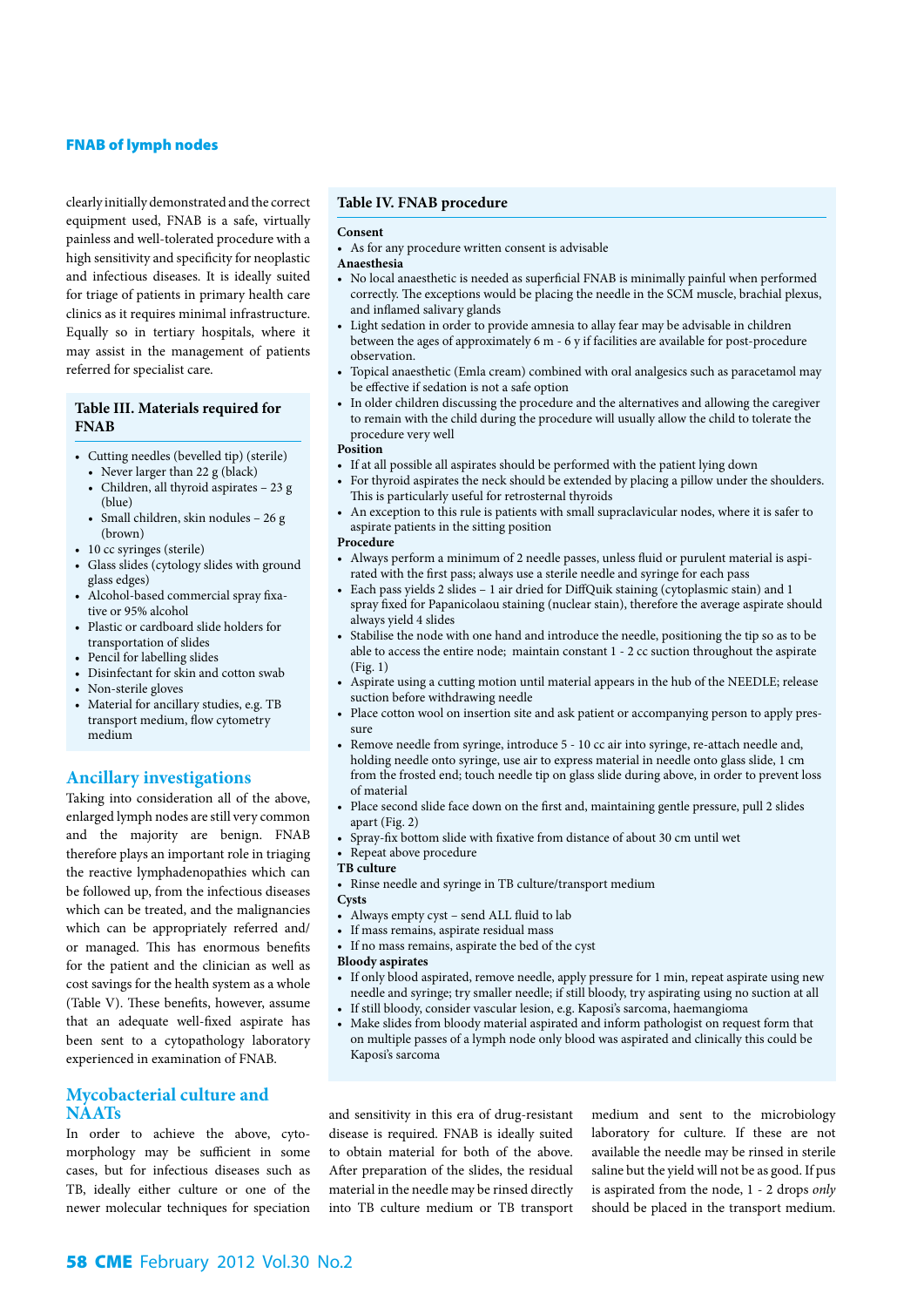### FNAB of lymph nodes



*Fig. 1. Insert needle into node and aspirate with minimum of suction in a fan-like fashion, keeping needle in the lesion.*



*Fig. 2. Express material onto glass slide. Place second slide parallel to first, allow material to spread between slides and pull gently apart, keeping slides together at all times.*

This is to prevent a false positive culture or inactivation of the molecular test due to inhibitors in the pus. Aspirated pus may also be placed in a sterile tube and submitted to the microbiology laboratory. Alternatively, if available, the residual material in the same manner may be rinsed in the TB transport medium and sent for the Xpert® MTB/RIF test, which is able to simultaneously detect *Mycobacterium tuberculosis* complex and rifampicin resistance.<sup>11</sup>

### **Microbiological culture and sensitivity testing (other than mycobacterial)**

It is rare that pyogenic abscesses arising in a lymph node require FNAB for diagnosis, as this is usually made on clinical grounds and treated appropriately. However, chronic inflammation due to unusual organisms such as *Actinomycoses* in the head and neck may be referred for FNAB. In these cases after smears are made, material aspirated may be ideally rinsed or expressed in a blood culture bottle containing nutrient medium to keep the organisms viable for cultures and sensitivity testing.

#### **Fungal culture**

If a fungal organism is suspected clinically or has been suggested on a previous FNAB,

#### **Table V. Advantages of FNAB**

#### **Patient advantages**

- No hospitalisation outpatient procedure
- No sutures or scars
- Minimal pain (avoid muscle)
- • Less morbidity
- Inexpensive
- • Quick procedure (average less than 10 min)

#### **Clinician advantages**

- • Outpatient procedure
- No scarring to interfere with subsequent imaging
- No seeding of tumour to interfere with surgical planes
- Ancillary material available for microbiology etc.
- Rapid results
- • Minimal infrastructure required

### **Healthcare system advantages**

- • Optimal use of scarce resources and funds
- • Triage of patients at primary and regional level
- • Improved turnaround time
- Improved patient compliance

material aspirated should be expressed onto slides in the manner described above and the residue rinsed into sterile saline and submitted as soon as possible to the microbiology laboratory.

**In adults, enlarged lymph nodes are more likely to be malignant than in children, although in South Africa TB is still the commonest diagnosis made in persistent adult LAD.**

#### **Immunocytochemistry**

Immunocytochemistry detects specific antigens on cells and is used to identify or confirm tumours, e.g. carcinoma versus melanoma, to predict therapy, e.g. oestrogen and progesterone receptors in breast carcinoma and to identify specific infectious agents such as CMV. Numerous methods for the preparation of the slides have been proposed in the literature, but the one used in our laboratory is the application of the immunocytochemistry to the de-stained Papanicolaou-stained slides (which are alcohol fixed). The value of this method is that the cells of interest are identified and a preliminary diagnosis is made prior to immunocytochemistry guiding the selection of the antibody panel. This antibody panel will be dependent on the differential diagnosis, and an example of a panel which may be applied to a malignant tumour of unknown lineage and origin is shown in Table VI.

#### **Flow cytometry**

The WHO classification of lymphomas which was widely accepted globally in 1999 enabled primary diagnosis of lymphomas on FNAB for the first time. This was because architecture was no longer as important for the diagnosis of lymphomas but on the basis of the morphology of the cells, the clinical presentation of the patient and the specific immunophenotyping and genetic abnormality of the malignant cells.<sup>12</sup> This immunophenotyping can be performed using either immunocytochemistry (labelling of the cells on the slide) or flow cytometry, which is immunophenotyping of the cells in a fluid medium flowing in single file past a laser light source. In flow cytometry the antibodies are attached to a fluorescein label and the fluorescence is picked up by a light detection system, analysed by a computer and displayed graphically as histograms (Fig. 3).This is less objective than immunocytochemistry, which is read manually and is therefore subject to human interpretation. B-cell